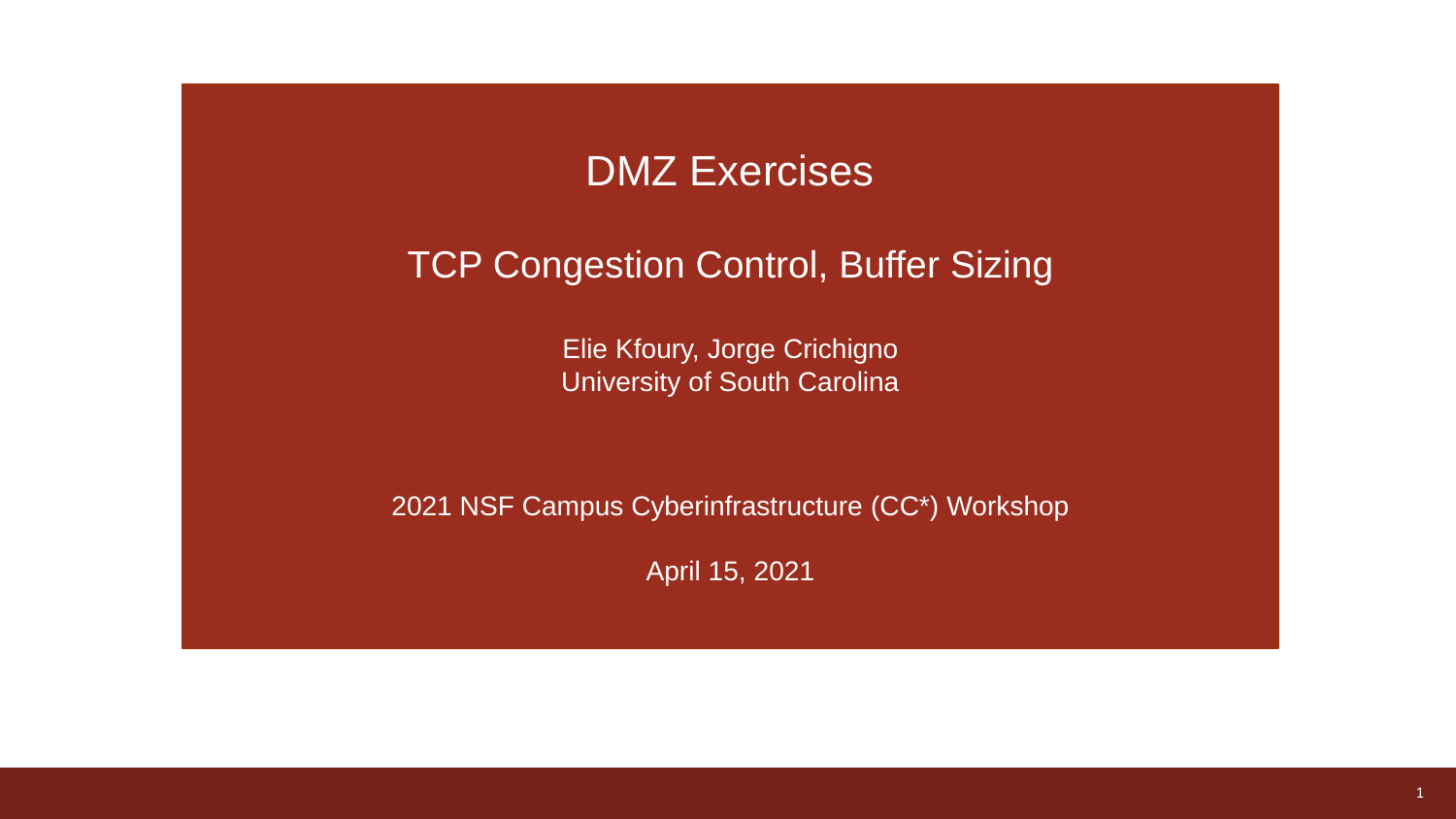## **Content**

- NTP lab series
- Organization of lab manuals
- Exercise 1: TCP congestion control
- Exercise 2: Buffer sizing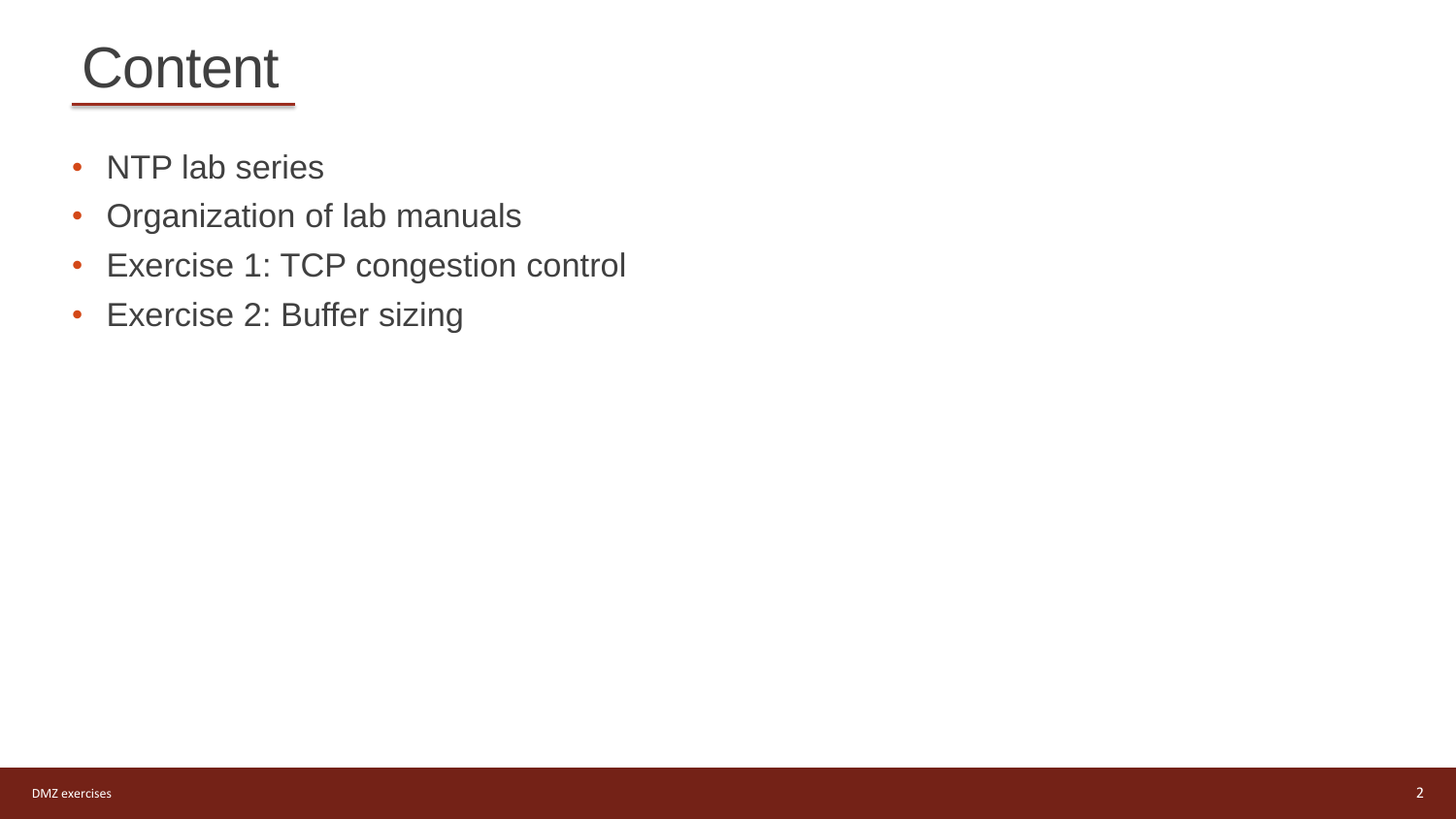# NTP Lab Series

- The lab series provides learners an emulated WAN infrastructure operating at high speeds and devices running real protocol stacks
- It helps students to acquire hands-on skills on
	- ➢ Performance and measurement tools
	- $\triangleright$  Configuration of devices for high-speed networks
	- $\triangleright$  Emulate scenarios using real protocol stacks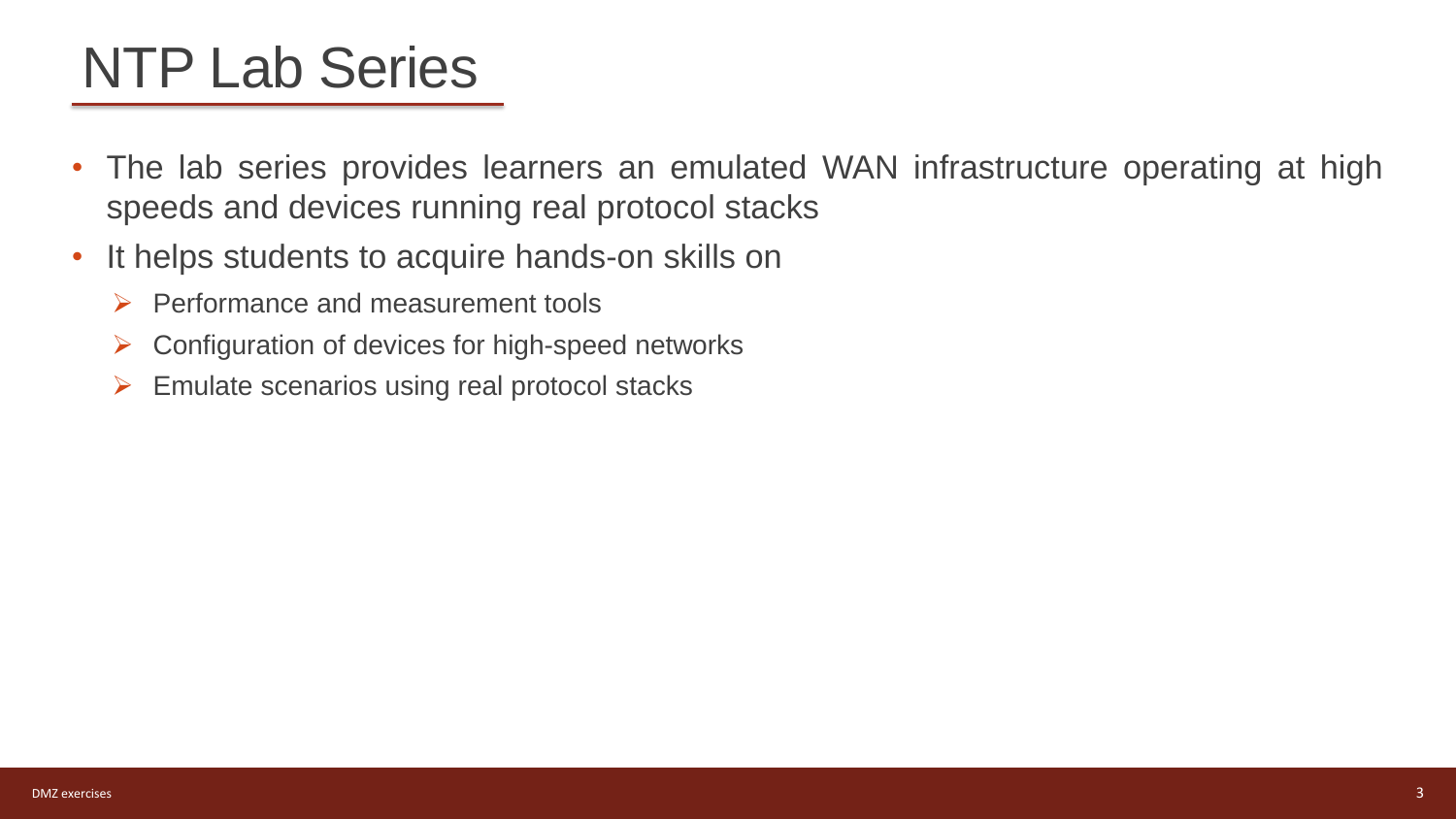# NTP Lab Series

- The lab series can be partitioned into three parts
	- ➢ Measurement (throughput, latency, packet loss) and emulation (link bandwidth, buffer size, delay) tools
	- $\triangleright$  TCP features for high-speed transfers, router buffer size
	- ➢ Active Queue Management (AQM) algorithms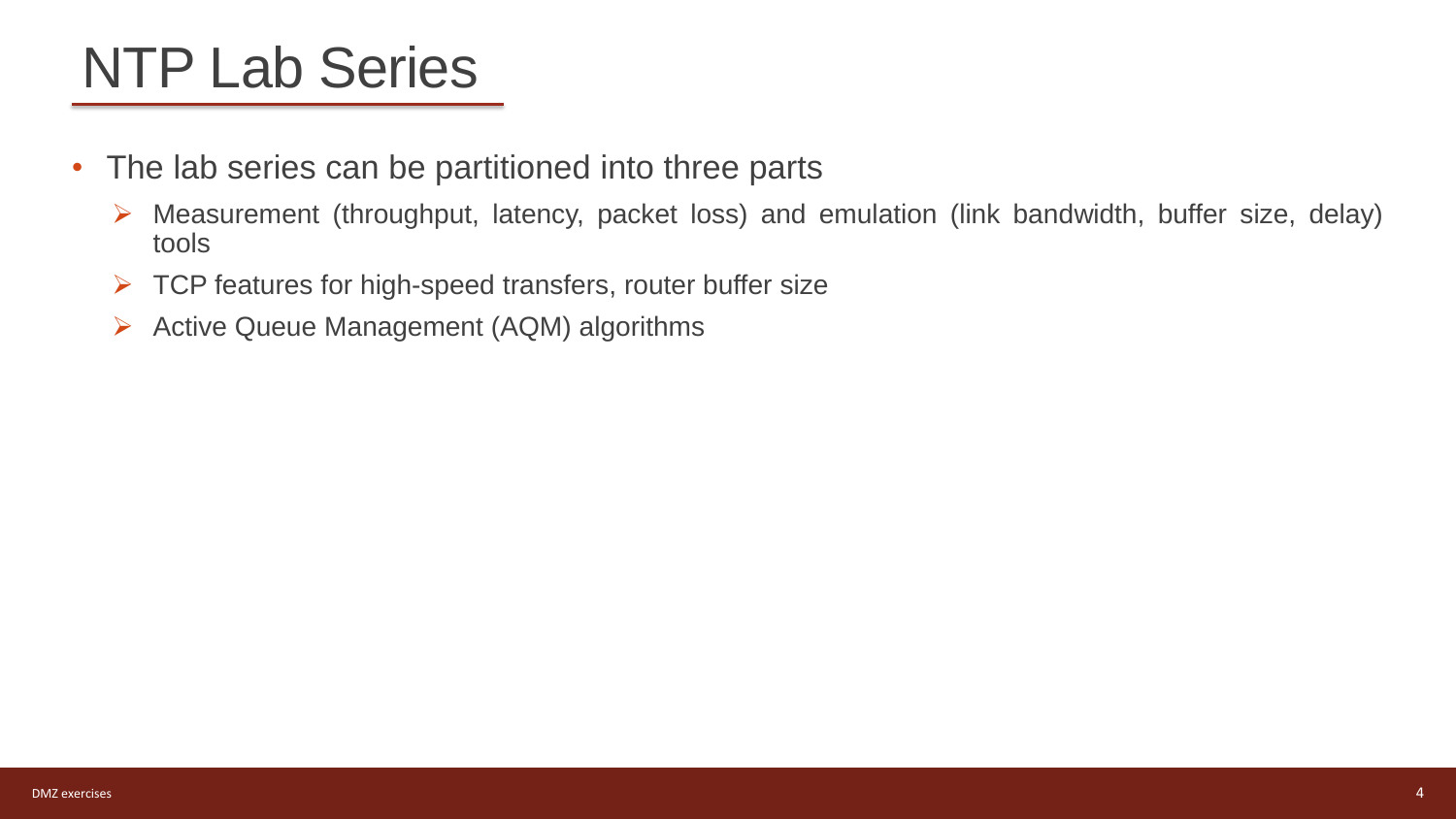# NTP Lab Series

#### • Lab experiments

- Lab 1: Introduction to Mininet
- Lab 2: Introduction to iPerf
- Lab 3: WANs with latency, Jitter
- Lab 4: WANs with Packet Loss, Duplication, Corruption
- Lab 5: Setting WAN Bandwidth with Token Bucket Filter (TBF)
- Lab 6: Traditional TCP Congestion Control (HTCP, Cubic, Reno)
- Lab 7: Rate-based TCP Congestion Control (BBR)
- Lab 8: Bandwidth-delay Product and TCP Buffer Size
- Lab 9: Enhancing TCP Throughput with Parallel Streams
- Lab 10: Measuring TCP Fairness
- Lab 11: Router's Buffer Size
- Lab 12: TCP Rate Control with Pacing
- Lab 13: Impact of Maximum Segment Size on Throughput
- Lab 14: Router's Bufferbloat
- Lab 15: Hardware Offloading on TCP Performance
- Lab 16: Random Early Detection
- Lab 17: Stochastic Fair Queueing
- Lab 18: Controlled Delay (CoDel) Active Queue Management
- Lab 19: Proportional Integral Controller-Enhanced (PIE)
- Lab 20: Classifying TCP traffic using Hierarchical Token Bucket (HTB)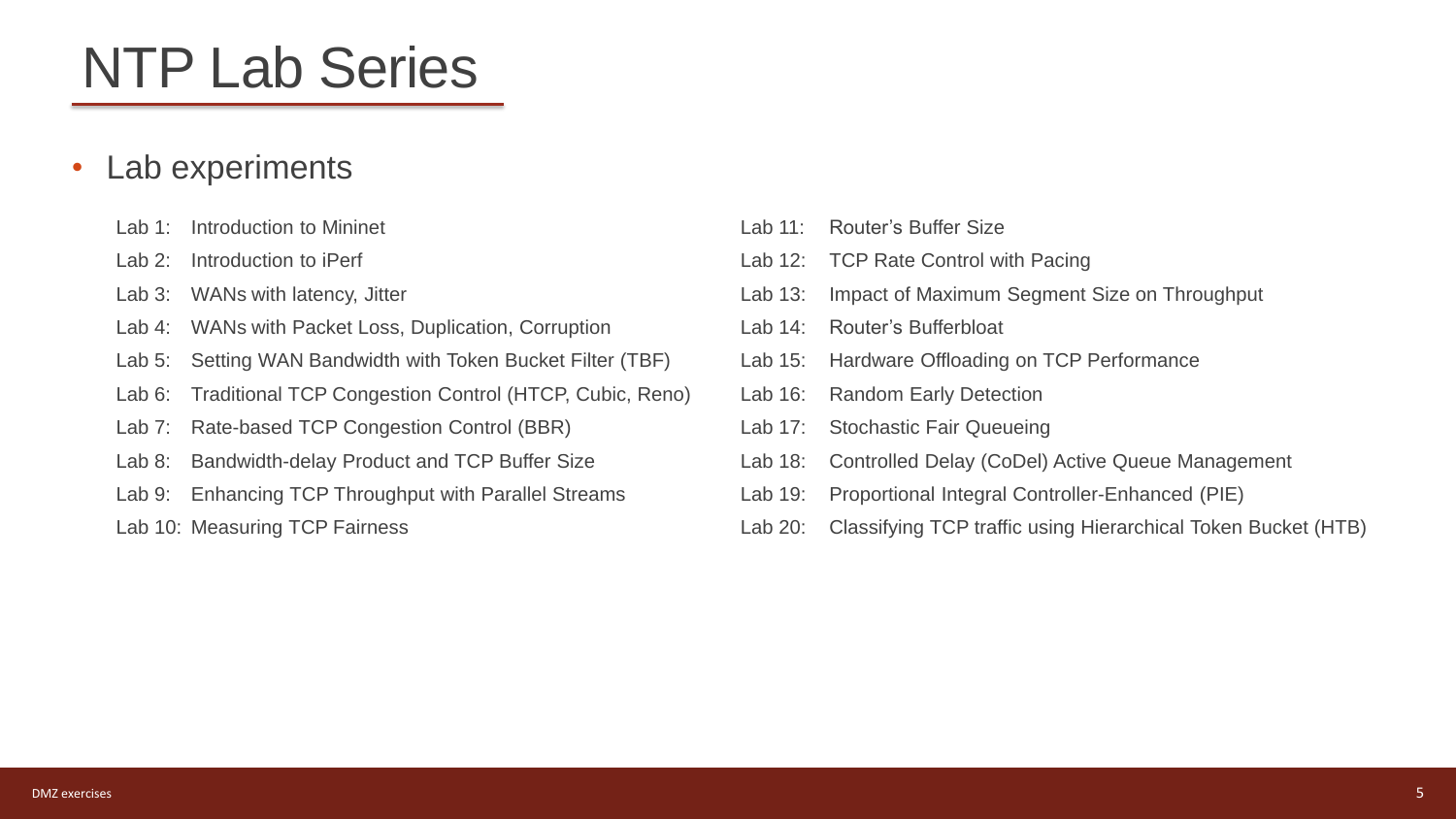# Organization of Lab Manuals

- Each lab starts with a section *Overview*
	- ➢ Objectives
	- $\triangleright$  Lab settings: passwords, device names
	- $\triangleright$  Roadmap: organization of the lab
- *Section 1*
	- $\triangleright$  Background information of the topic being covered (e.g., fundamentals of TCP congestion control)
	- $\triangleright$  Section 1 is optional (i.e., the reader can skip this section and move to lab directions)
- *Section 2… n*
	- $\triangleright$  Step-by-step directions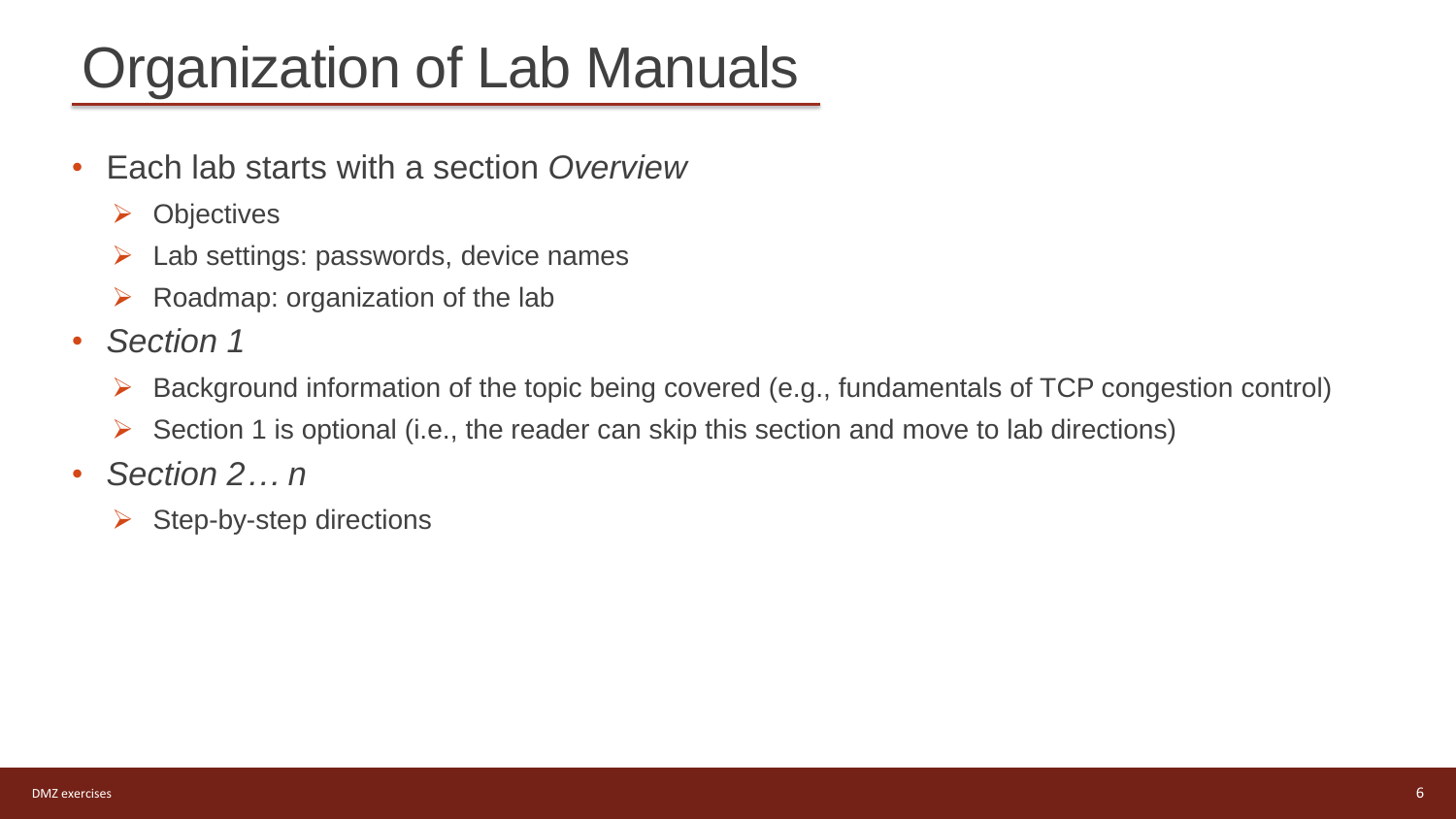#### **Exercise 1: TCP Congestion Control**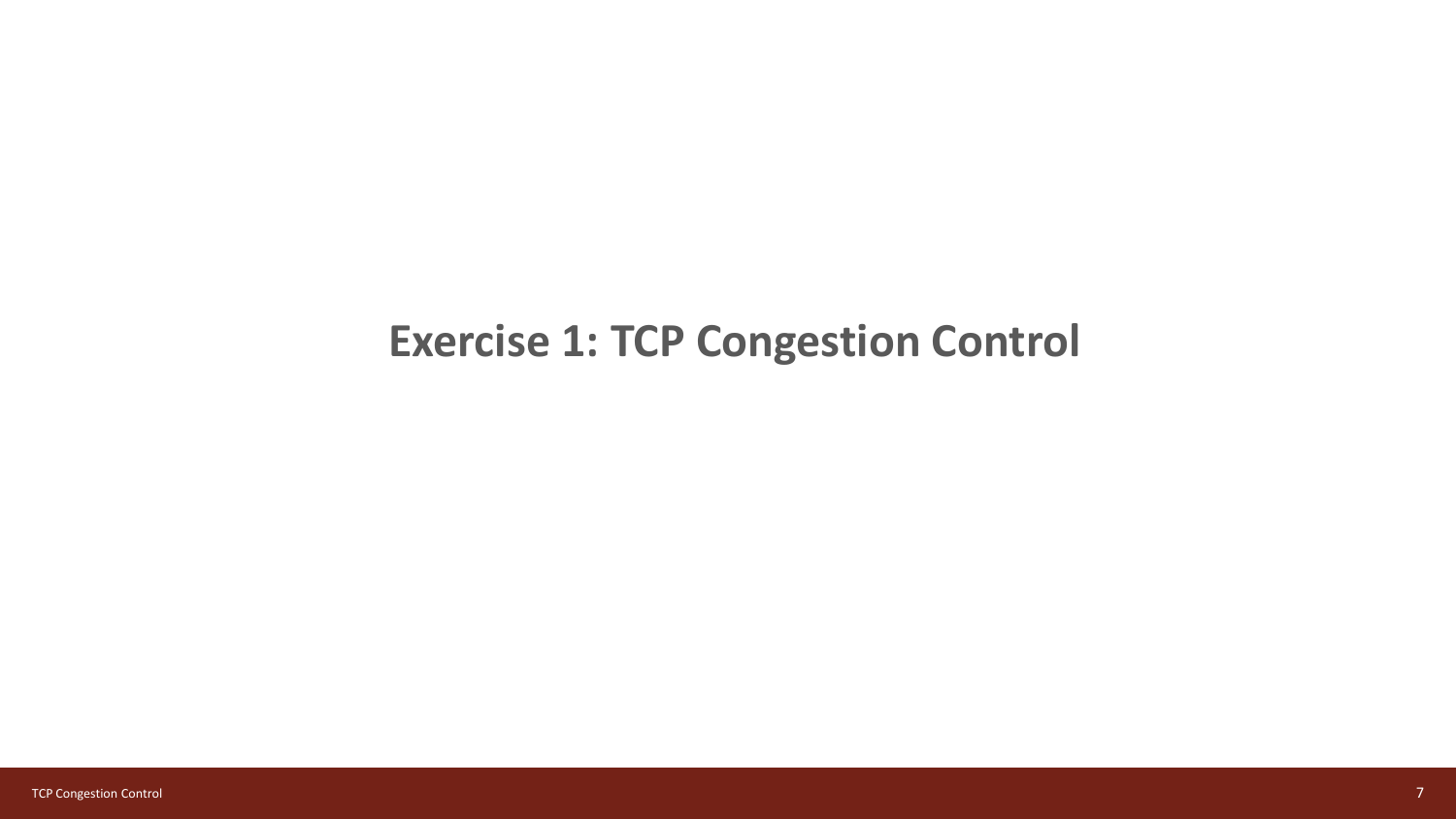# TCP Traditional Congestion Control

- The principles of window-based CC were described in the 1980s<sup>1</sup>
- Traditional CC algorithms follow the additive-increase multiplicative-decrease (AIMD) form of congestion control



1. V. Jacobson, M. Karels, Congestion avoidance and control, ACM SIGCOMM Computer Communication Review 18 (4) (1988).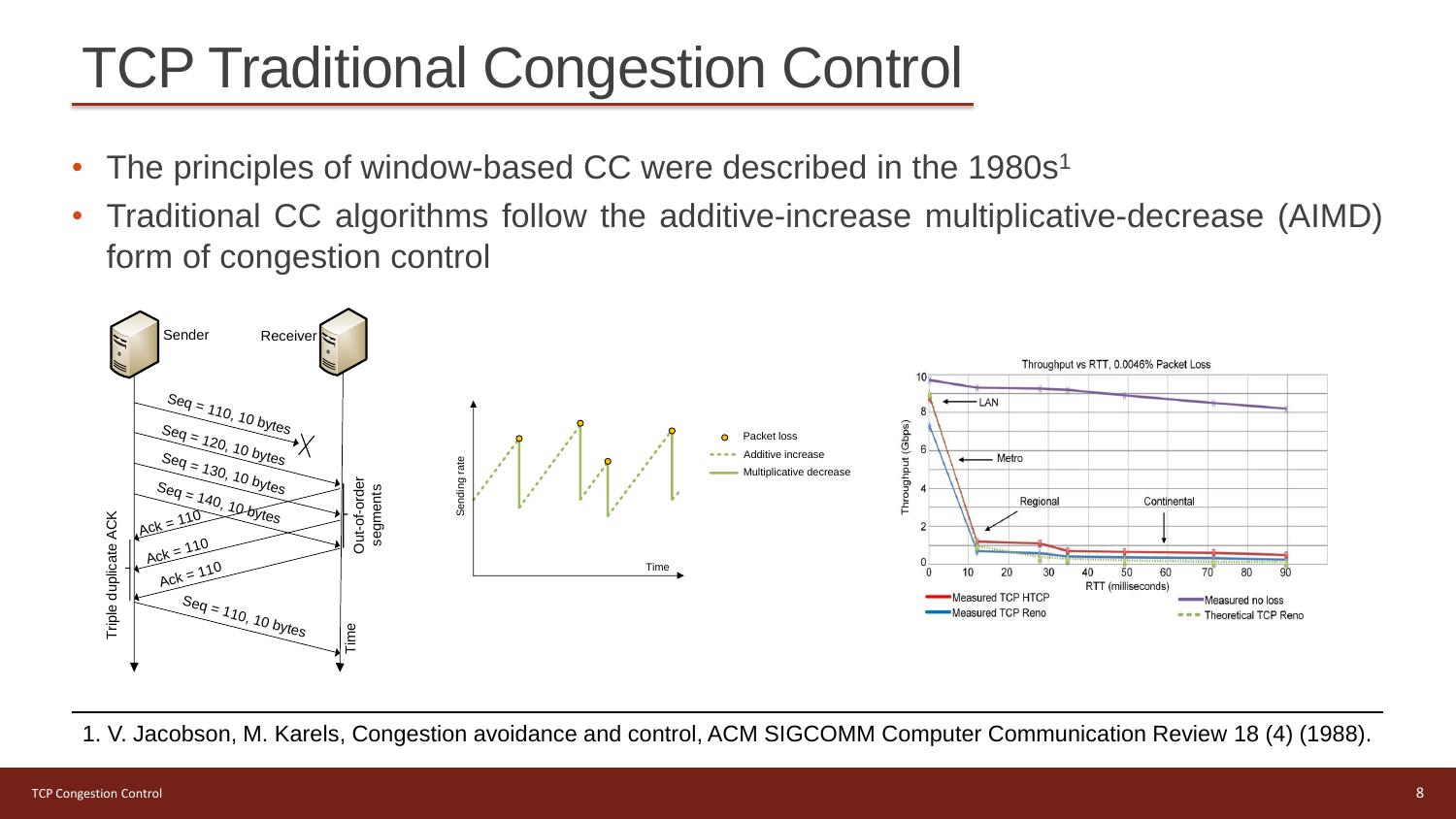# BBR: Model-based CC

- TCP Bottleneck Bandwidth and RTT (BBR) is a rate-based congestion-control algorithm<sup>1</sup>
- BBR represented a disruption to the traditional CC algorithms:
	- $\triangleright$  is not governed by AIMD control law
	- ➢ does not the use packet loss as a signal of congestion
- At any time, a TCP connection has one slowest link bottleneck bandwidth (btlbw)



1. N. Cardwell et al. "BBR v2, A Model-based Congestion Control." IETF 104, March 2019.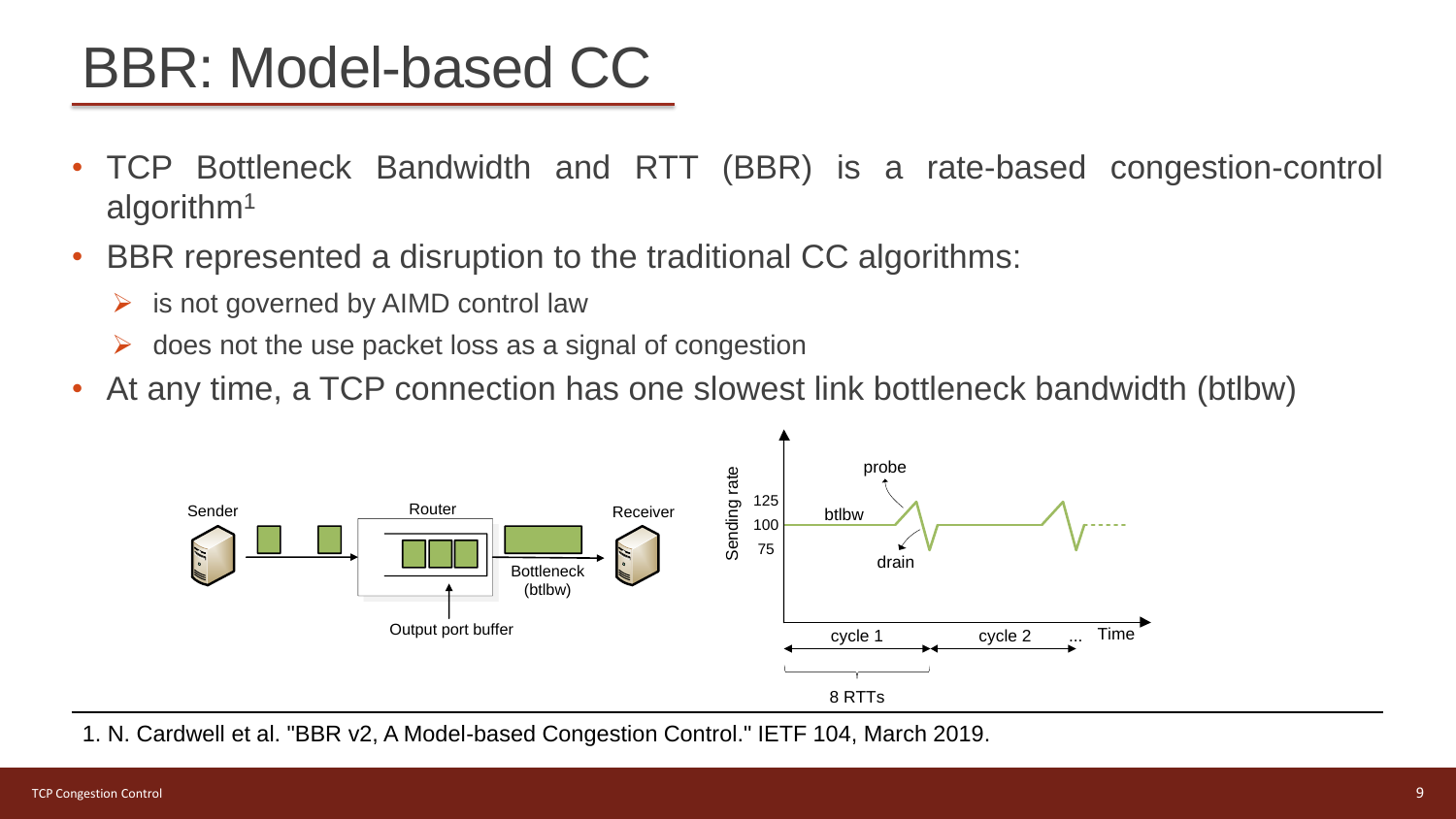# Lab Goal and Topology

- Modify the TCP congestion control algorithm in Linux using sysctl tool
- Deploy emulated WANs in Mininet
- Compare the performance of TCP Reno and TCP BBR in high-throughput highlatency networks
- Lab topology:

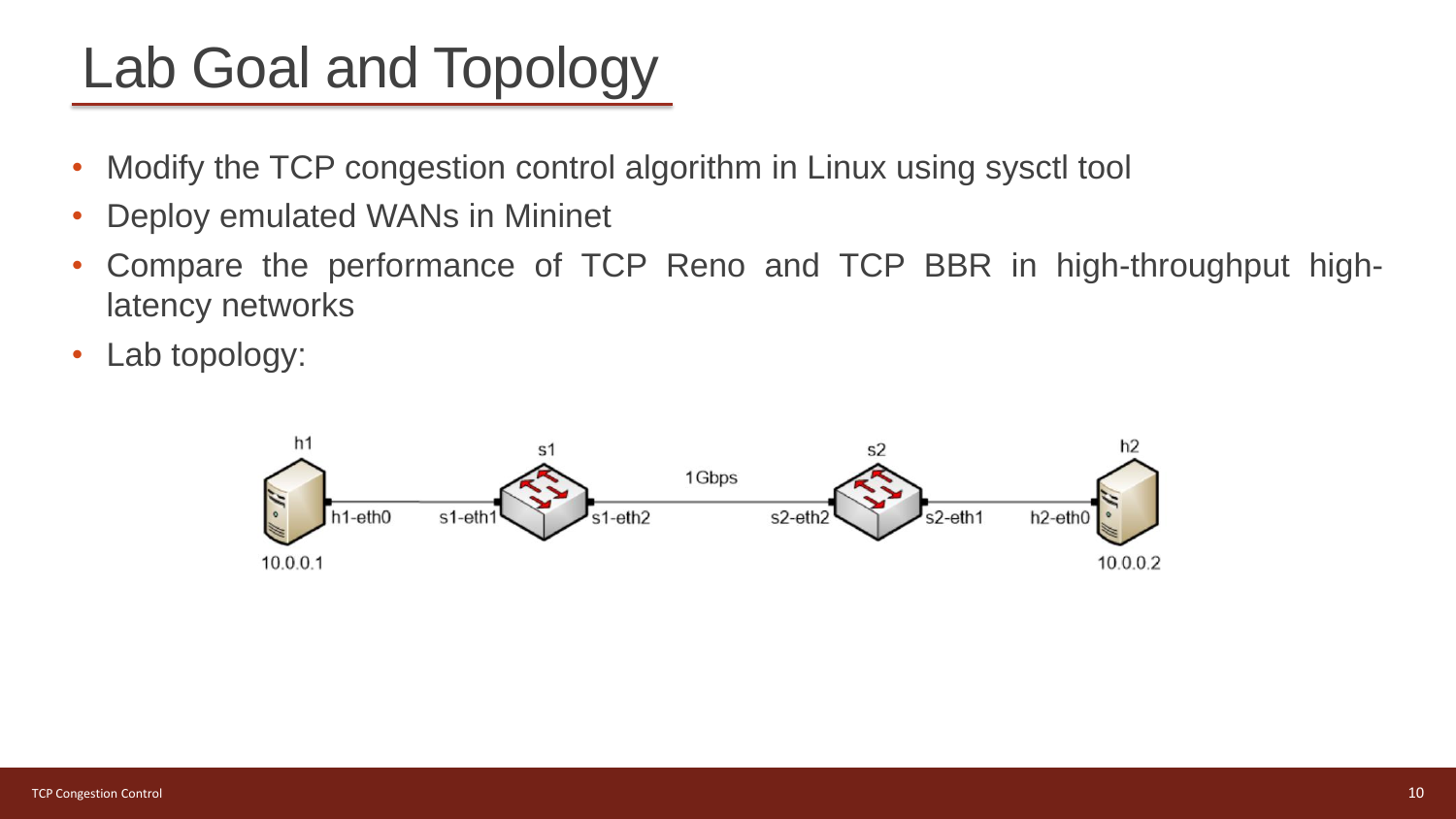## TCP Buffer Size

- In many WANs, the round-trip time (RTT) is dominated by the propagation delay
- To keep the sender busy while ACKs are received, the TCP buffer must be:

Traditional congestion controls:

TCP buffer size ≥ 2BDP

BBRv1 and BBRv2:

TCP buffer size must be considerable larger than 2BDP

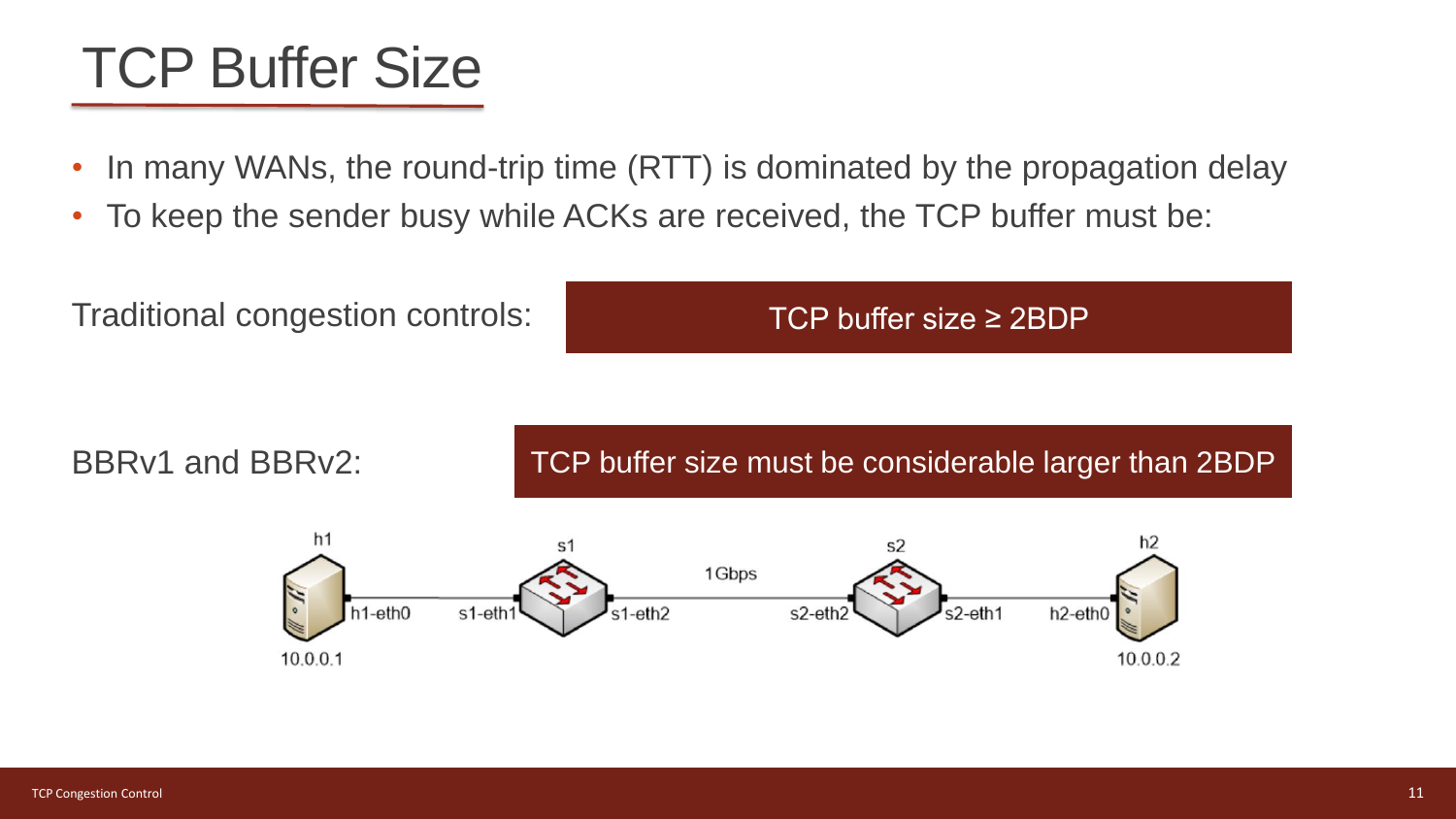#### **Exercise 2: Buffer Sizing**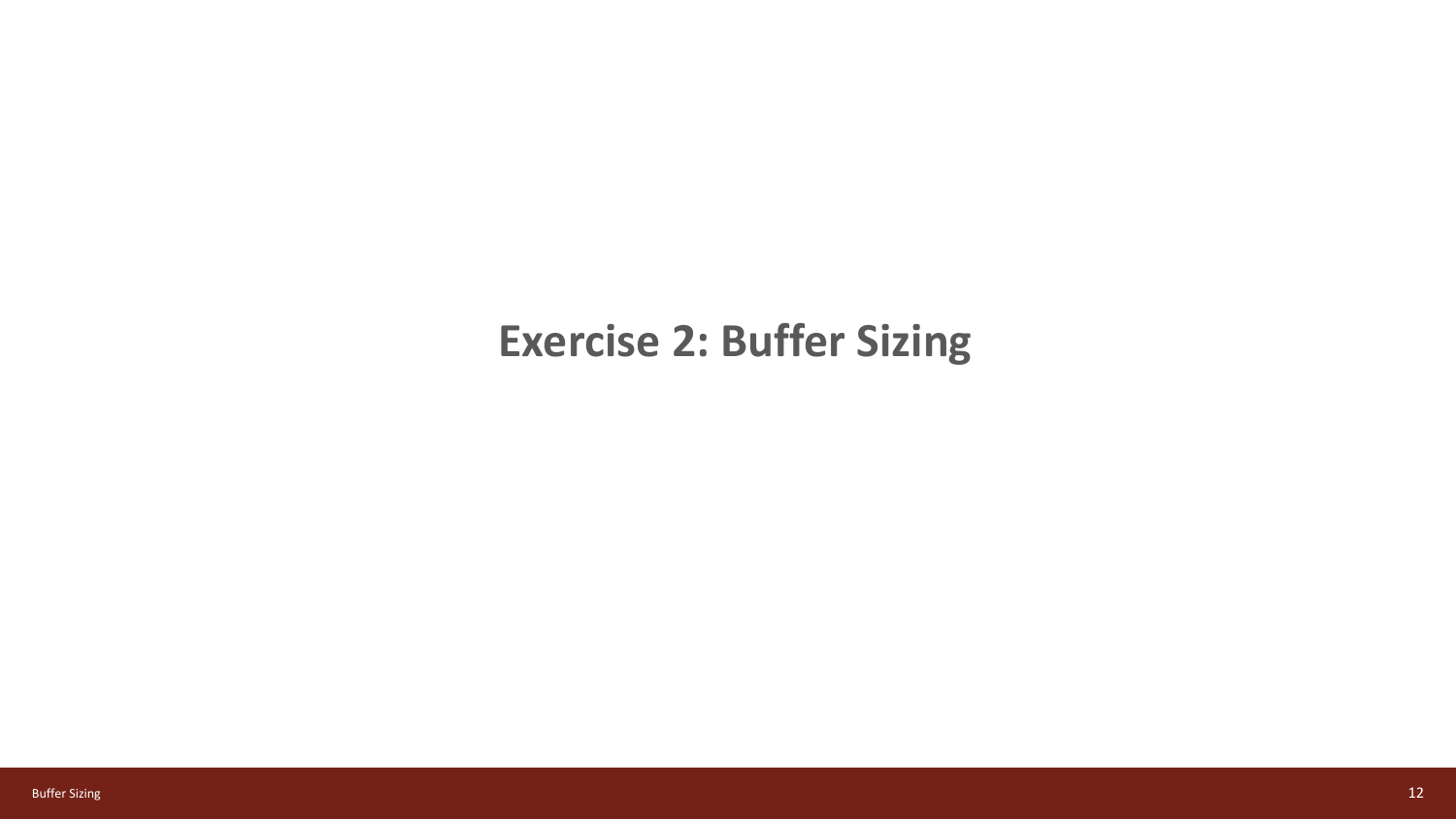## Buffer Size

- The router's buffer plays an important role in absorbing traffic fluctuations
- Buffers avoid losses by momentarily buffering packets as transitory bursts dissipate

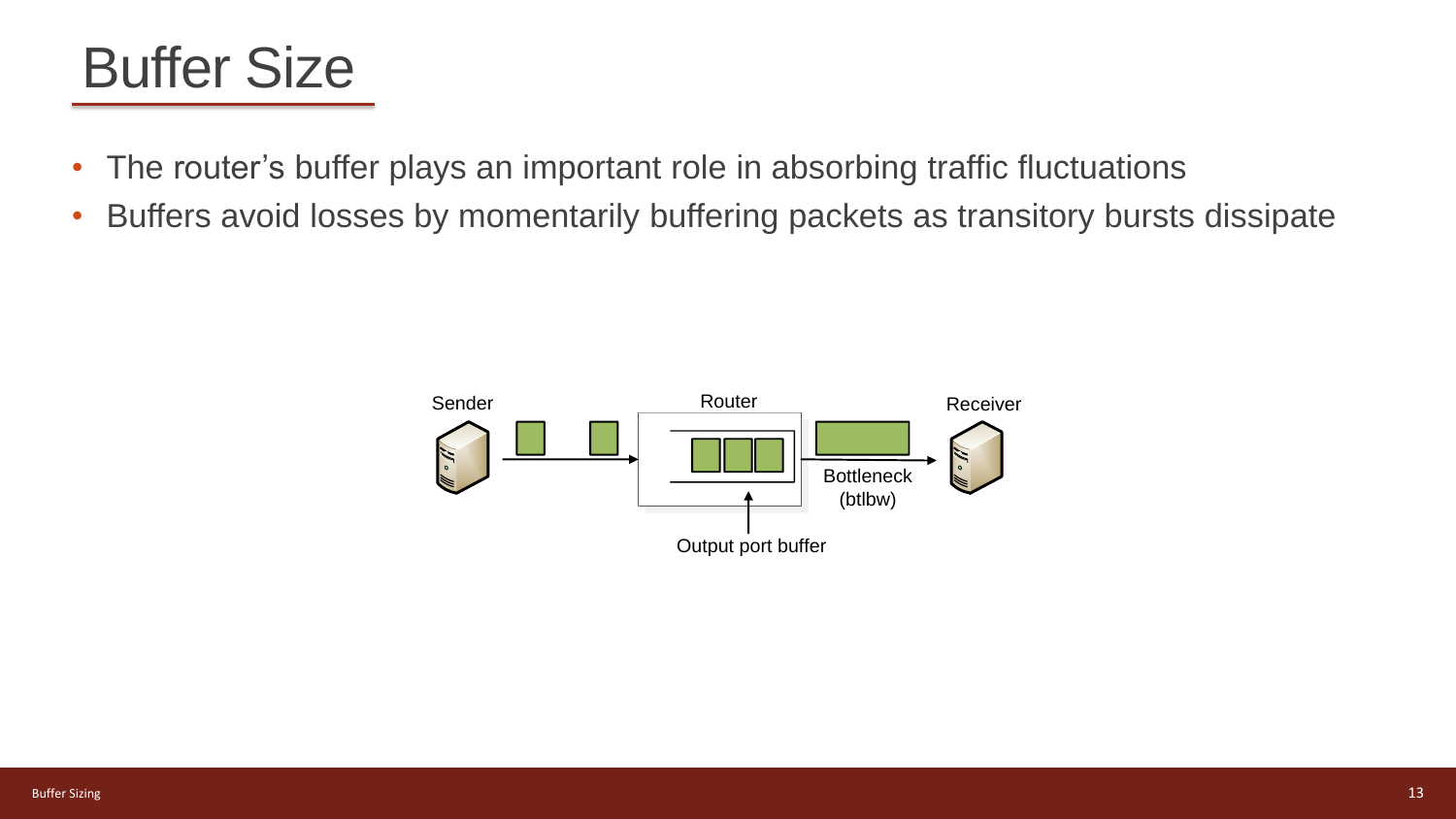

• The rule of thumb has been that the amount of buffering (in bits) in a router's port should equal the RTT (in seconds) multiplied by the capacity C (in bits per seconds) of the port<sup>1</sup>:

Router's buffer size =  $C \cdot RTT$ 

1. C. Villamizar, C. Song, "High performance TCP in ansnet," ACM Computer Communications Review, vol. 24, no. 5, pp. 45-60, Oct. 1994.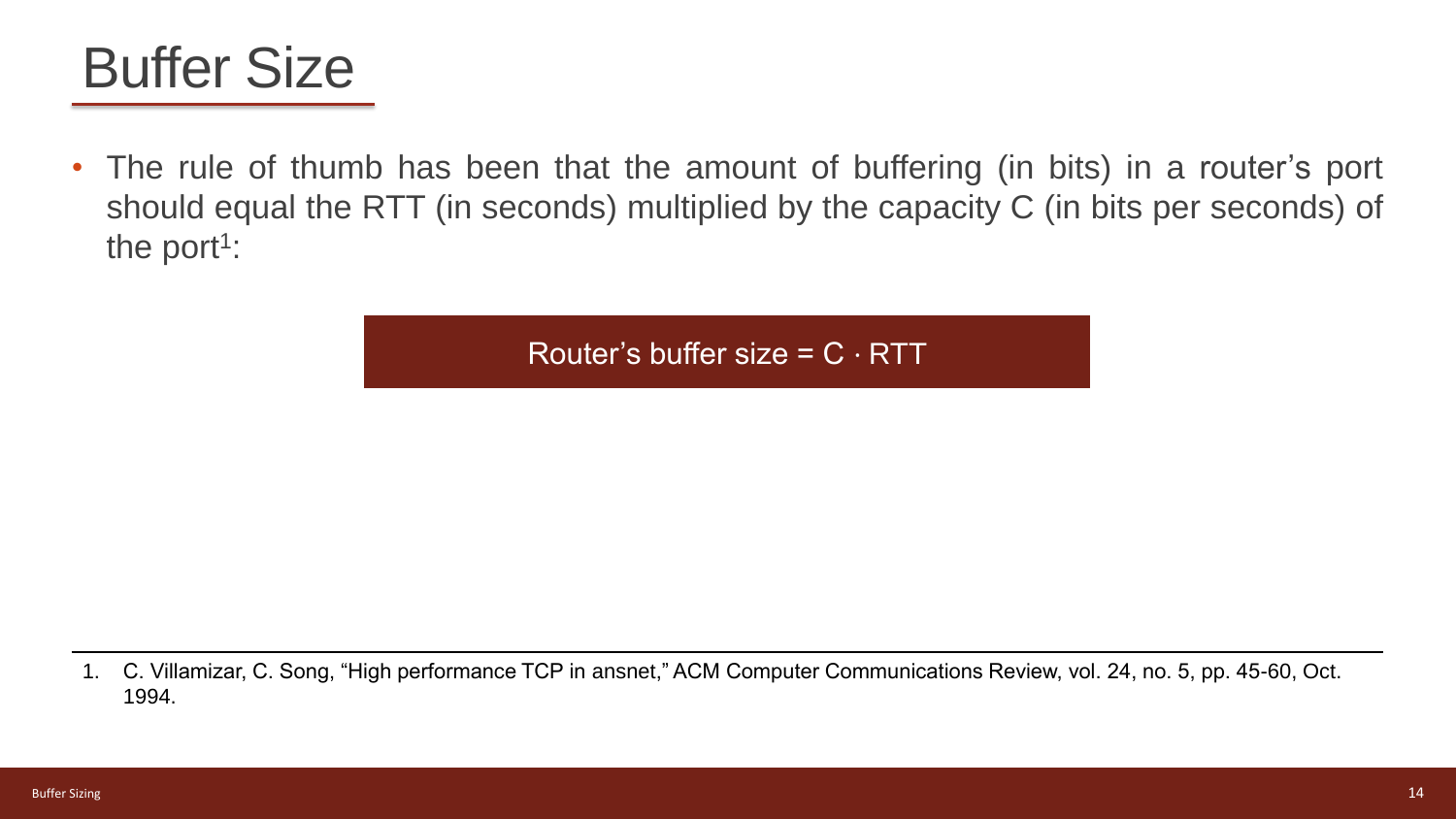

The rule of thumb has been that the amount of buffering (in bits) in a router's port should equal the RTT (in seconds) multiplied by the capacity C (in bits per seconds) of the port<sup>1</sup>:

Router's buffer size =  $C \cdot RTT$ 

• When there is a large number of TCP flows passing through a link, say N, the amount of buffering can be reduced to<sup>2</sup>:

Router's buffer size =  $C \cdot RTT / \sqrt(N)$ 

- 1. C. Villamizar, C. Song, "High performance TCP in ansnet," ACM Computer Communications Review, vol. 24, no. 5, pp. 45-60, Oct. 1994.
- 2. G. Appenzeller, I. Keslassy, N. McKeown, "Sizing router buffers," in Proceedings of the 2004 conference on Applications, technologies, architectures, and protocols for computer communications, pp. 281-292, Oct. 2004.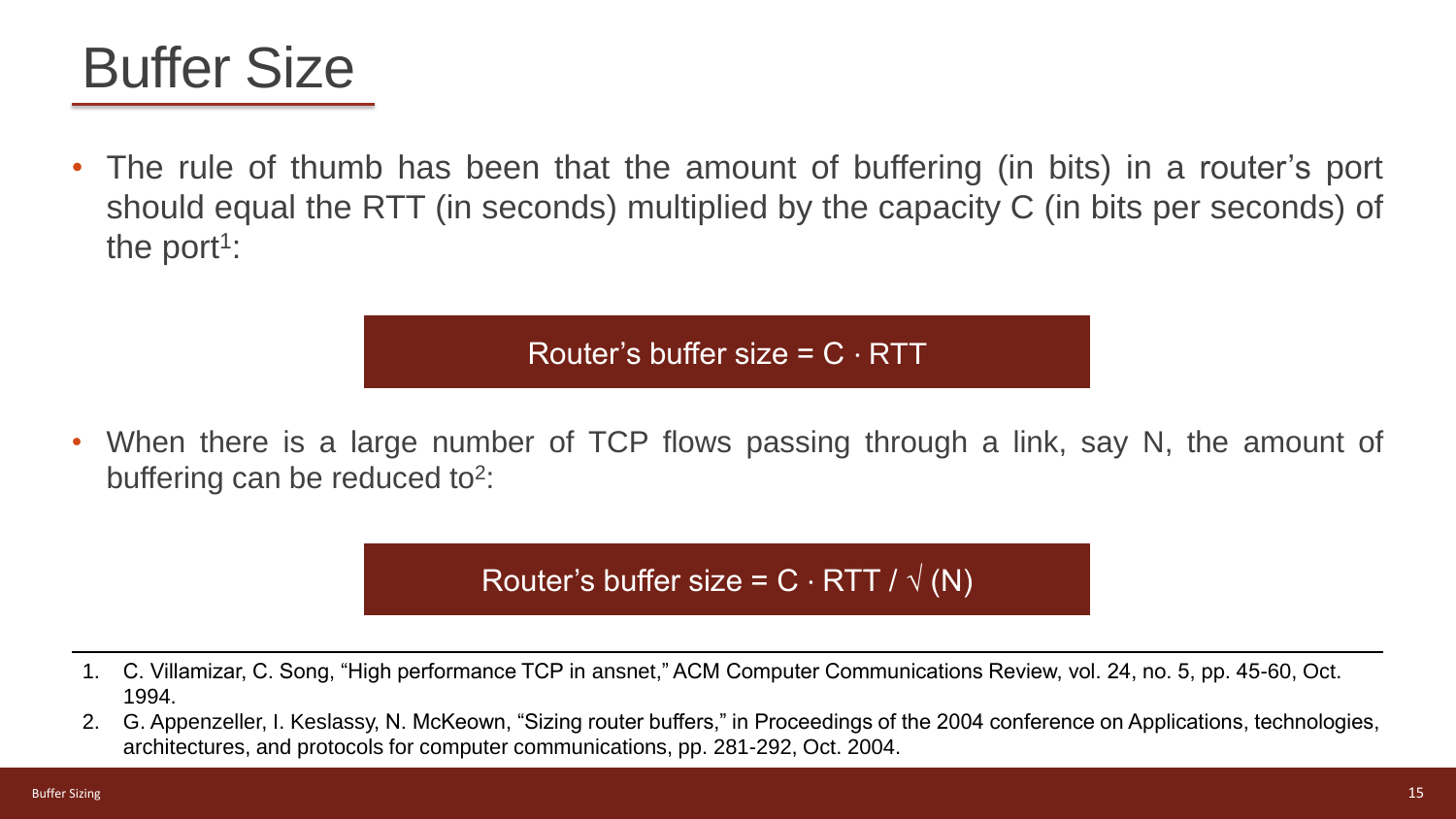# **Bufferbloat**

• Bufferbloat is a condition that occurs when the router buffers too much data, leading to excessive delays



1. N. Cardwell, Y. Cheng, C. Gunn, S. Yeganeh, V. Jacobson, "BBR: congestion-based congestion control," Communications of the ACM, vol 60, no. 2, pp. 58-66, Feb. 2017.